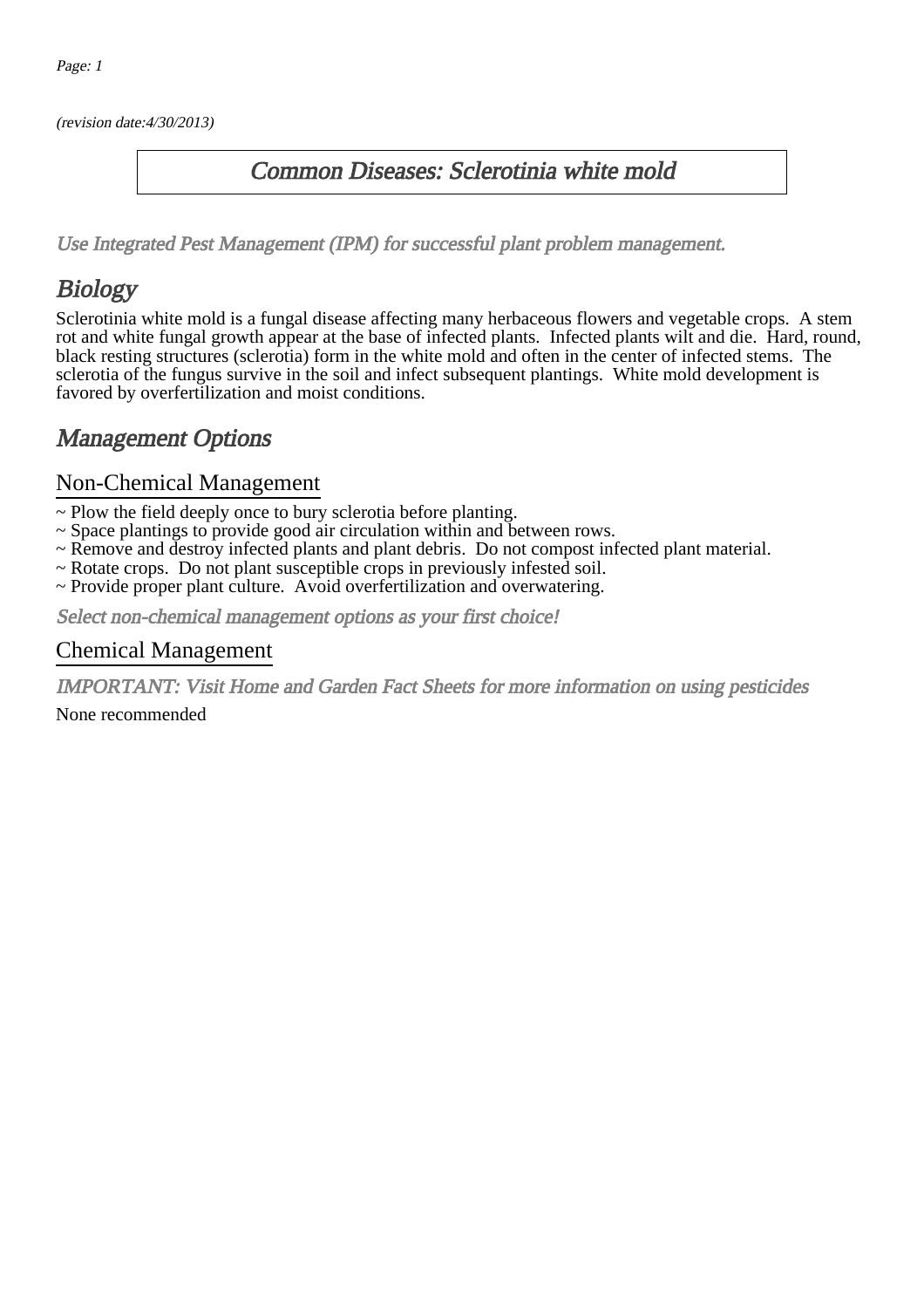## Common Diseases: Sclerotinia white mold

# Images



~ Caption: Petunia stem rot ~ Photo by: R.S. Byther

~ Caption: Sclerotinia white mold on sunflower ~ Photo by: R.S. Byther

~ Caption: Sclerotinia white mold on marigold ~ Photo by: L.J. du Toit